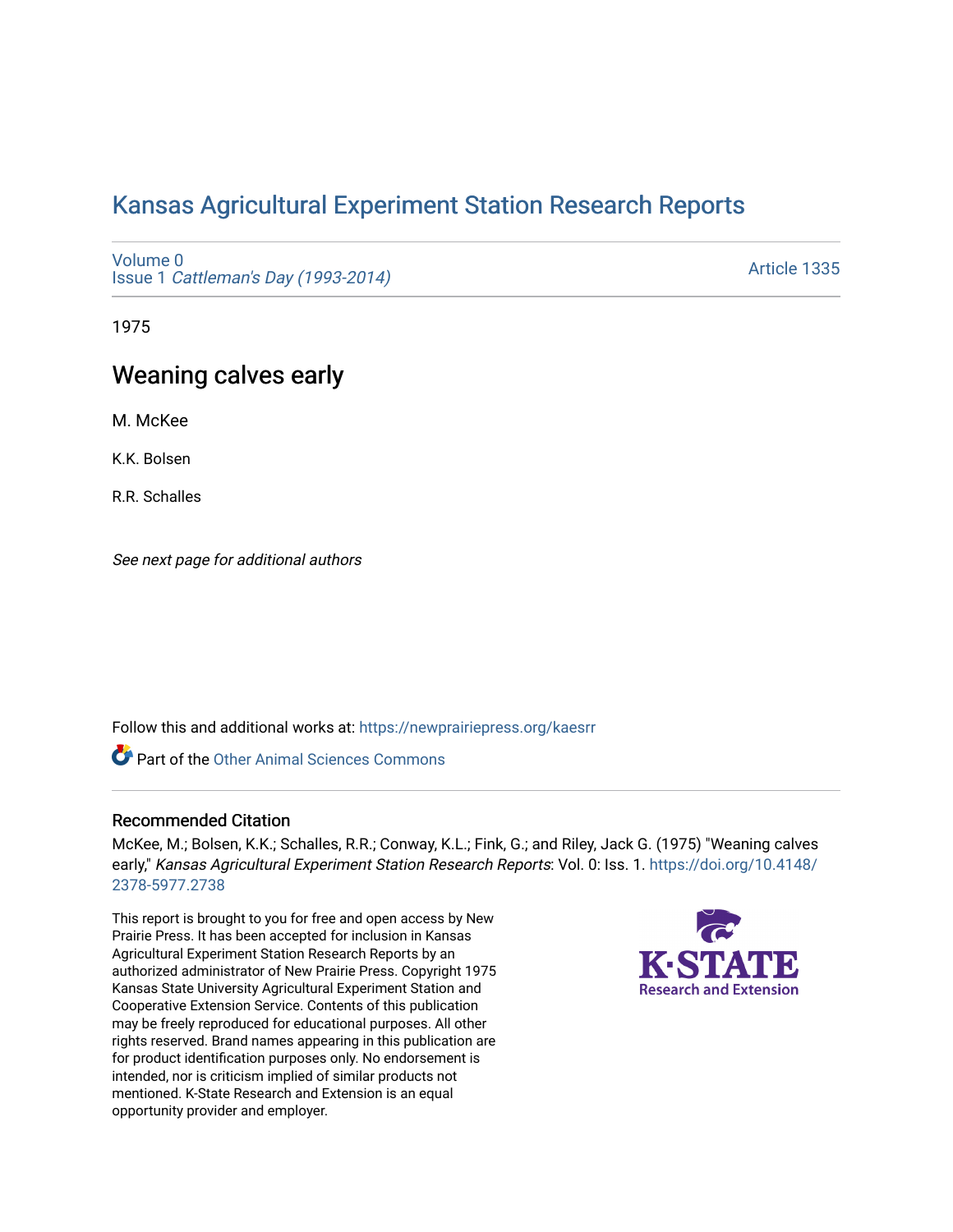## Weaning calves early

#### **Abstract**

Growth rate of 38 calves after being weaned at an average of 91.6 days was compared with growing rate of 37 calves averaging 91.2 days of age and continuing to nurse their mothers the same period. Average daily gains (lbs.) were 3.09 for the early weaned calves and 3.23 for those nursing their mothers the same 128 days. TDN consumption (lbs.) for each early-weaned calf and its mother for the 128-days from May 22 to September 27 was 2,714.8, and 3,215.2 for nursing calves and their mothers.

### Keywords

Cattlemen's Day, 1975; Report of progress (Kansas State University. Agricultural Experiment Station); 230; Beef; Weaning; Average daily gains; Growth rate

#### Creative Commons License



This work is licensed under a [Creative Commons Attribution 4.0 License](https://creativecommons.org/licenses/by/4.0/).

#### Authors

M. McKee, K.K. Bolsen, R.R. Schalles, K.L. Conway, G. Fink, and Jack G. Riley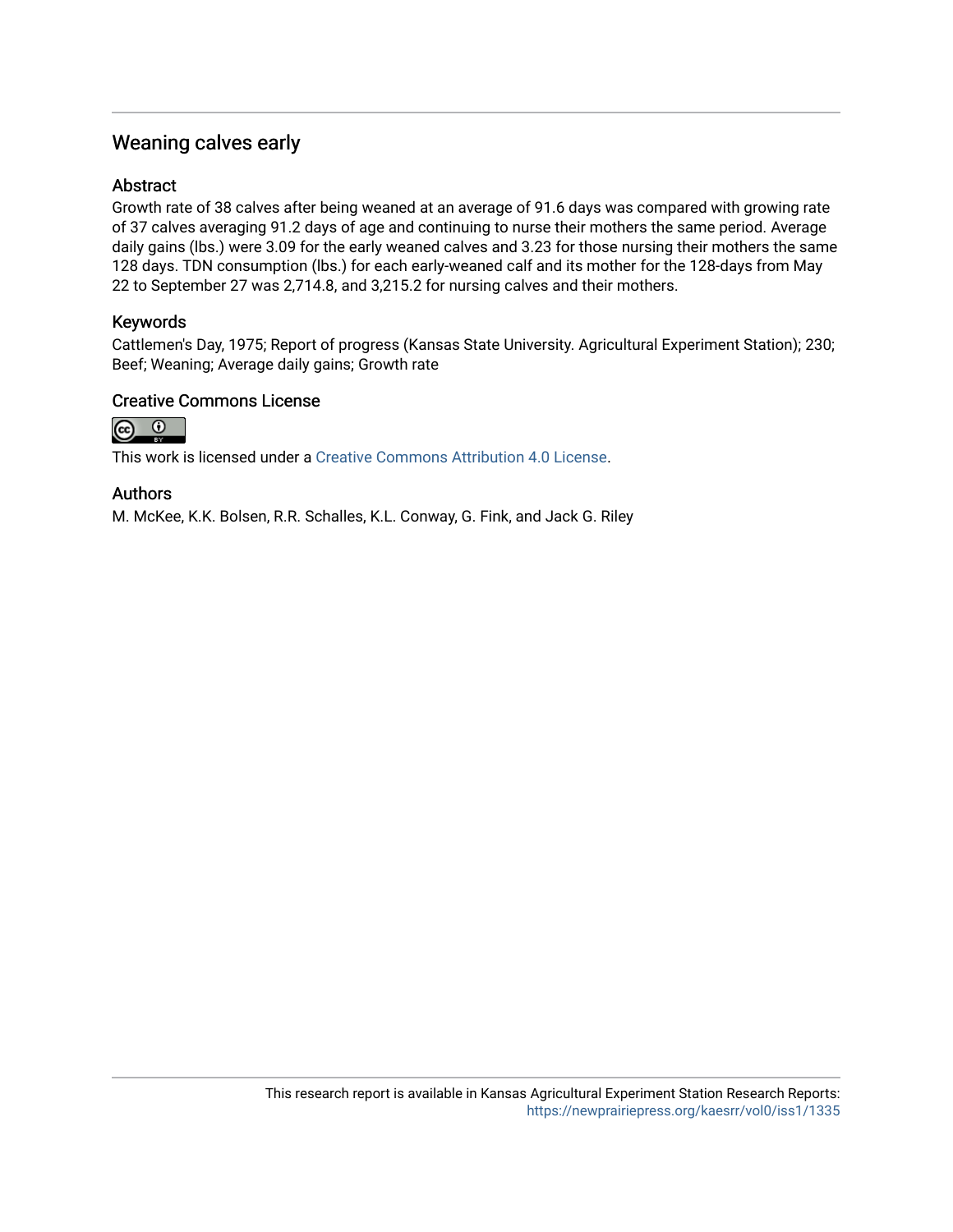

Weaning Calves Early

Miles McKee, K. K. Bolsen, J. G. Riley, R. R. Schalles, K. L. Conway, and G. Fink

#### Summary

Growth rate of 38 calves after being weaned at an average of 91.6 days was compared with growth rate of 37 calves averaging 91.2 days of age and continuing to nurse their mothers the same period.

Average daily gains (lbs.) were 3.09 for the early weaned calves and 3.23 for those nursing their mothers the same 128 days. TDN consumption (1bs.) for each early-weaned calf and its mother for the 128-days from May 22 to September 27 was 2,714.8, and 3,215.2 for nursing calves and their mothers.

#### Introduction

Confinement systems for managing beef cows might lead to cheaper calf production if the calves were weaned early to reduce feed required by their mothers. That idea was tested during the summer of 1973 and again during the summer of 1974.

## Experimental Procedure

Seventy-five part Simmental calves, 45 bulls and 30 heifers, born to cows in confinement were used. Calves were randomly assigned by age and sex to either an early-weaning group or a continued nursing group. Five times during the test (May 22; June 5 and 6; July 10 and 25) calves approximately 90 days of age were weighed and those weaned early were separated from their mothers. All calves were weighed again September 27 when the trial ended.

All calves had access to creep feed (table 3.1) throughout the trial.

Calf performance (table 3.3) was measured from each weighing date to<br>September 27. Creep feed and TDN intake were measured from May 22 to September 27.

May 22 all cows were divided into four groups: dry cows, lactating cows to have calves weaned early, and two groups of lactating cows that would continue to nurse calves throughout the test. When a calf was weaned, its dam was moved to the group of dry cows. Dry cows received approximately 60% of the TDN intake of the lactating cows. Feed and TDN intake during the trial (table 3.2) are for total consumption from May 22 to September 27, for both groups.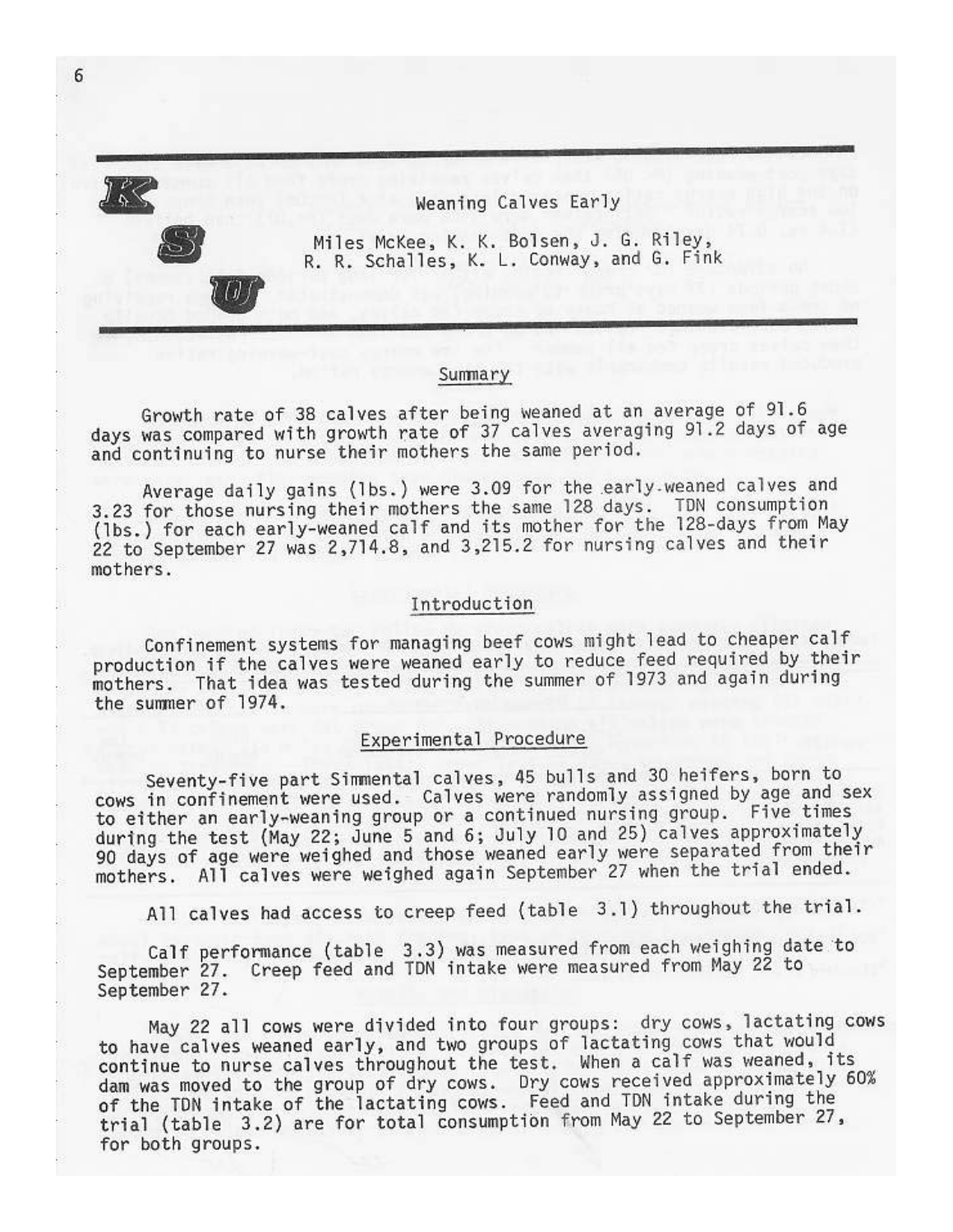#### Results and Discussion

Calves weaned early had lower ADG rates (3.09) than calves that continued<br>to nurse their mothers (3.23). However, it took fewer pounds of TDN per<br>pound of growth for the early weaned calves (8.33) than for calves that<br>cont and calves.

| Ingredient           | Lbs. |
|----------------------|------|
| Rolled oats          | 1275 |
| Flaked milo          | 359  |
| Dry molasses         | 150  |
| Soybean oil meal     | 82   |
| Salt                 | 10   |
| Aurofac-10           | 14   |
| Alfalfa crumbles     | 90   |
| Pre-mix <sup>a</sup> | 20   |
| Soy oil              | 30   |

| Table | 3.1. |  | Creep Ration for Nursing |
|-------|------|--|--------------------------|
|       |      |  | and Early-weaned calves. |

 $a_{\text{Pre-mix, 1bs. per 100 1bs: soybean}}$ <br>oil meal, 444; ground oats, 443;<br>vitamin A, 33; Auremycin-10, 30; trace mineral, 50.

Feed Consumed during 128 Days (5/22-9/27) by Table 3.2. Indicated Beef-cow Dams.

|                                | Dams of calves<br>weaned early |                         | Dams nursing<br>calves    |                                |
|--------------------------------|--------------------------------|-------------------------|---------------------------|--------------------------------|
| Ingredient                     | Total<br>intake<br>(1bs.)      | TDN<br>intake<br>(lbs.) | Total<br>intake<br>(lbs.) | <b>TDN</b><br>intake<br>(1bs.) |
| Alfalfa<br>Rolled milo<br>SBOM | 1534<br>1285<br>151            | 759.2<br>925.1<br>110.0 | 2103<br>1988<br>155       | 1040.8<br>1431.3<br>112.8      |
| Total                          |                                | 1794.3                  |                           | 2584.9                         |